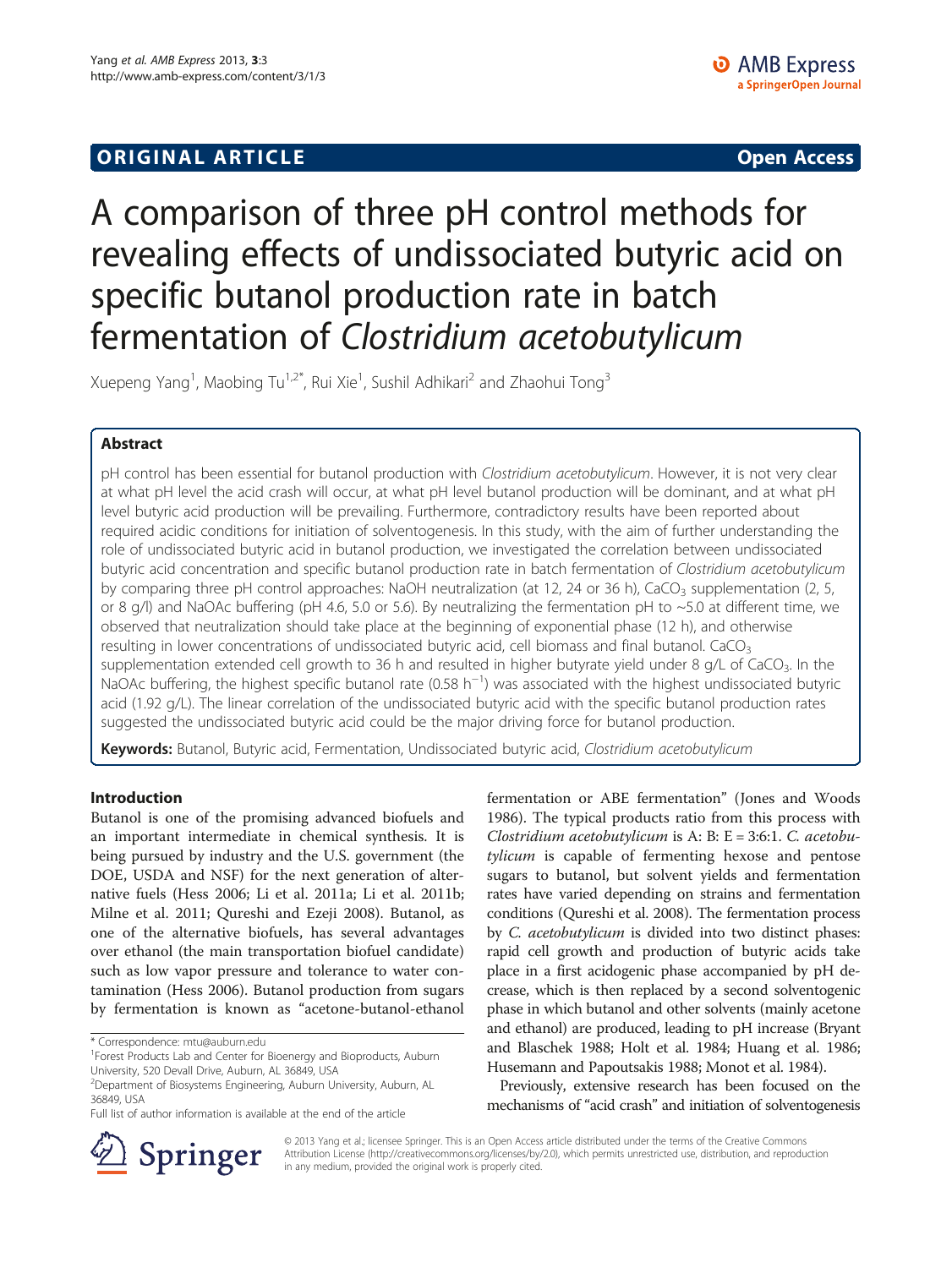(Martin et al. [1983;](#page-7-0) Wang et al. [2011;](#page-7-0) Zverlov et al. [2006](#page-7-0)). Acid crash occurs in pH uncontrolled fermentation and results in the cessation of glucose uptake, acids production and butanol production (Maddox et al. [2000\)](#page-7-0). The overproduction of undissociated acids (>60 mM) with low pH could be the main cause for acid crash (Maddox et al. [2000\)](#page-7-0). Recently, formic acid has also been suggested to trigger the acid crash of butanol production by C. acetobutylicum (Wang et al. [2011](#page-7-0)). Initiation of solventogenesis has been correlated well with the concentration of undissociated butyric acid (Huang et al. [1986](#page-7-0); Husemann and Papoutsakis [1988](#page-7-0); Monot et al. [1984](#page-7-0)). It has been suggested that solvent production initiated at the minimum of 1.5 g/L of undissociated butyric acid (Monot et al. [1984](#page-7-0)). A linear correlation has been found between butanol and undissociated butyric acid concentration at the onset of solvent formation (Husemann and Papoutsakis [1988](#page-7-0)). The addition of acetate, butyrate and propionate could improve the final solvent yields, but not much on the initiation of solventogenesis (Fond et al. [1985;](#page-7-0) Husemann and Papoutsakis [1990;](#page-7-0) Yu and Saddler [1983\)](#page-7-0). However, the solvent formation could also be initiated at neutral pH (6.8–7.0) with the supplementation of high concentration of acetate plus butyrate (George and Chen [1983;](#page-7-0) Holt et al. [1984](#page-7-0)).

It is believed that the accumulation of a threshold amount of butyric acid initiates the solvent production. Particularly, the undissociated butyric acid excreted in the fermentation media re-enters the cells and serves as the precursor for butanol production (Bryant and Blaschek [1988](#page-7-0); Husemann and Papoutsakis [1988](#page-7-0)). However, the excess of acids can be produced in the batch fermentation of C. acetobutylicum without pH control, and subsequently causes the cessation of glucose utilization (Maddox et al. [2000](#page-7-0)). Therefore, pH control has been essential for butanol production with C. acetobutylicum (Bryant and Blaschek [1988;](#page-7-0) Huang et al. [1986](#page-7-0); Monot et al. [1984](#page-7-0); Roos et al. [1985](#page-7-0)). However, it is not very clear at what pH level the acid crash will occur, at what pH level butanol production will be dominant, and at what pH level butyric acid production will be prevailing. Also, contradictory results have been reported that acidic conditions are not required for initiation of solventogenesis (George and Chen [1983](#page-7-0)). In this study, with the aim of improving butanol production yield, we investigated the effects of different pH control methods on butanol and butyric acid production in batch fermentation by C. acetobutylicum. In addition, we explored the potential mechanisms for the persistent butanol production under effective pH control.

# Material and methods

## Microbial strain and medium

Clostridium acetobutylicum (ATCC 824) was used in this study. The strain was maintained on Reinforced

Clostridia Medium (RCM) with the addition of agar in a RT Anaero-Indicator. Isolated colony was cultured anaerobically in 50 mL of 38 g/L of RCM at 35°C for 24 h and left aerobically in ambient temperature overnight for the production of spores. The spores were washed and re-suspended in sterile water as the pre-inoculum  $(OD<sub>600</sub> = 2)$ . Before inoculation, the pre-inoculum was treated with heat shock at 80°C for 10 min. The heat shocked spores were cultured anaerobically into 50 mL of RCM liquid medium at 35°C for 12 h as seed inoculum. 5 mL of the seed inoculum was added into the 50 mL fermentation broth. All the culture experiments were conducted in 125 mL serum bottles. All the media were autoclaved at 121°C for 20 min before the inoculation. Cell density was measured by a UV–vis spectrometer at 600 nm. The dry cell weight (DCW) was calculated from the optical density based on the following equation DCW  $(g/L) = 0.3 A_{600}$ .

## Fermentation and pH control methods

The fermentation was carried out in 125 mL serum bottles with 50 mL of P2 medium containing  $(g/L)$ : glucose, 50; yeast extract, 1.0; ammonium acetate, 2.2;  $KH_2PO_4$ , 0.5; K<sub>2</sub>HPO<sub>4</sub>, 0.5; MgSO<sub>4</sub> · 7H<sub>2</sub>O, 0.2; MnSO<sub>4</sub> · 7H<sub>2</sub>O, 0.01; FeSO<sub>4</sub> $\cdot$ 7H<sub>2</sub>O, 0.01; NaCl, 0.01. All the media were bubbled through nitrogen for 10 min to remove oxygen and autoclaved at 121°C for 20 min before fermentation inoculation. During the fermentation, samples were taken at regular intervals for analysis. Three different pH controlling methods were examined for their effects on fermentation by C. acetobutylicum. In the NaOH neutralization, 5 mL of 0.5 M NaOH was added into the fermentation broths at 12 h, 24 h, or 36 h respectively during the fermentation to adjust the pH to  $\sim$  5.0. In the CaCO<sub>3</sub> supplementation, 2 g/L, 5 g/L or 8 g/L of  $CaCO<sub>3</sub>$  powder was added into the media to control the pH at the beginning of fermentation. In the sodium acetate buffering, the initial fermentation pH was controlled at 4.6, 5.0, or 5.6 by varying the ratio of HOAc/NaOAc. All the treatments were conducted in duplicate. Fermentation broth without pH control was used as a control.

## Analytical methods

Glucose concentration was determined by HPLC or using the DNS method. Butanol and butyric acid were analyzed by a Varian 3800 Gas Chromatography equipped with a Varian CP8400 autosampler, splitless injector system, and flame ionization detector. The separation was conducted using a Stabilwax-DA column fitted with a 5 m deactivated guard column. The separation conditions were used by a previously described method (Robinson et al. [2002\)](#page-7-0). Butanol and butyric acid were quantified by chromatographic grade standards. pH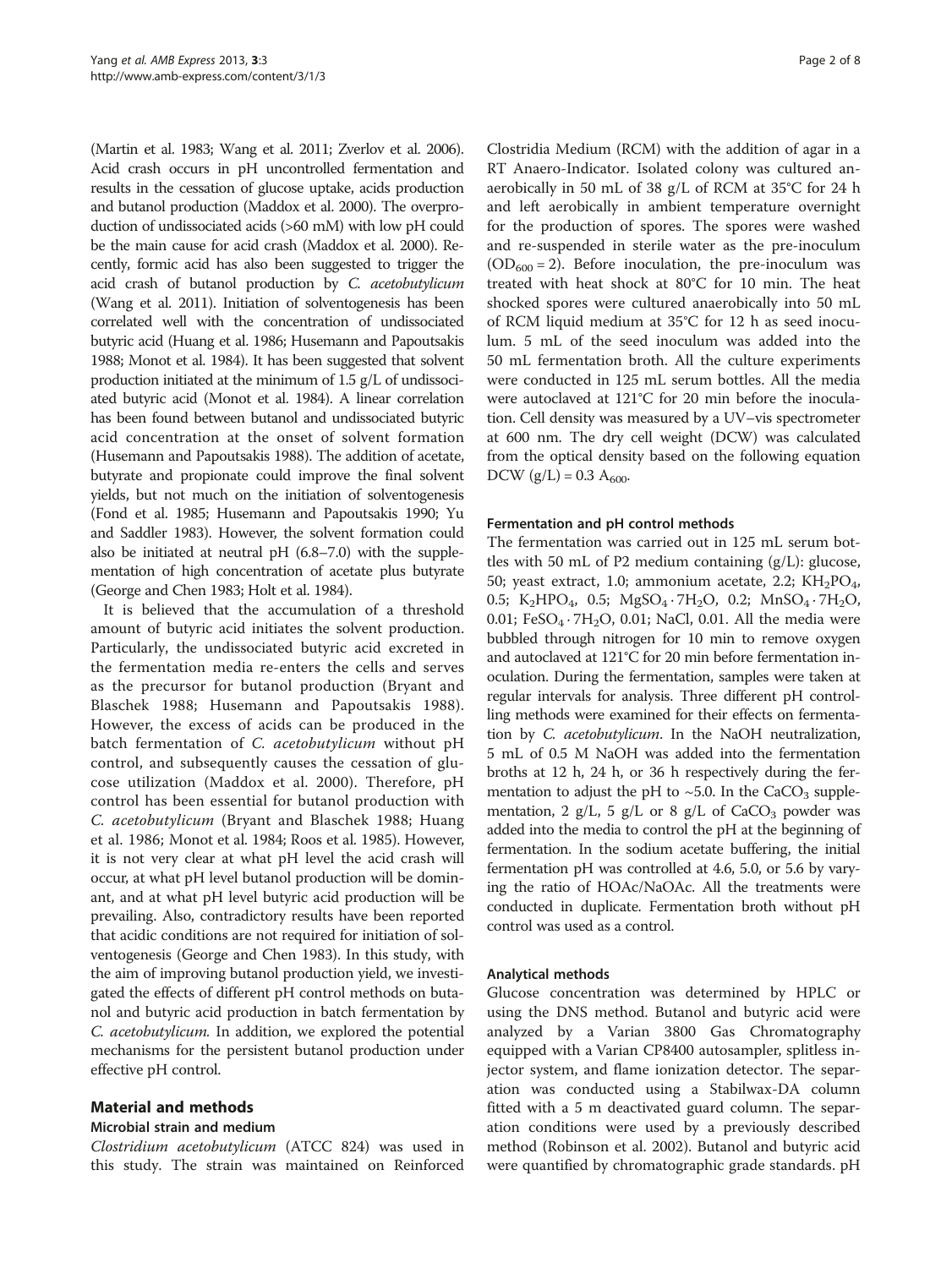<span id="page-2-0"></span>was determined using pH test strips  $(BDH^{\otimes})$ , pH range 3.6–6.1, pH graduation 0.3/0.5).

## Results

## Effect of NaOH neutralization on cell growth, butanol and butyric acid production by C. acetobutylicum

To determine at what time and pH level the acid crash will occur, we added 5 mL of 0.5 M NaOH at 12 h, 24 h, and 36 h individually during the fermentation to control the pH between 4.7 and 5.3. These three time points corresponded to the beginning of the exponential phase, the end of the exponential phase, and the stationary phase of cell growth. The results of butanol and butyric acid yields were given in Table 1 and further details of pH profiles, cell growth, glucose consumption and butanol production were shown in Figure [1.](#page-3-0) Without pH control (Figure [1](#page-3-0)A), the fermentation pH dropped to 4.1 at 12 h, 3.6 at 24 h, and remained at 3.6 until 36 h. After that, the fermentation pH started to increase and reached 4.4 at 72 h. The cells grew slowly in the first 12 h of lag phase, and then increased dramatically from 12 to 24 h (the exponential phase). When the pH dropped to approximately 3.6, the cell growth ended at 24 h and the cell biomass reached 0.40 g/L. Similar results have been reported previously when pH uncontrolled batch fermentation of C. acetobutylicum was performed in a fermentor (Husemann and Papoutsakis [1990](#page-7-0)). The butanol production started from 12 h and slowly increased to 5.7 g/L at 72 h. More than 50% of glucose was not consumed due to the potential acid crash. The acid crash seemed to take place before 24 h and the glucose consumption was ceased afterwards. This phenomenon can be described more precisely as "acid flush" because the excessive acids or low pH cause a weak fermentation in the solventogenic phase, rather "crash" solvent production and fermentation completely (Figure [1](#page-3-0)A).

When we neutralized the pH to 5.3 with NaOH at 12 h, the glucose was completely consumed and the final butanol yield increased dramatically to 11.9 g/L (Figure [1B](#page-3-0)).

The pH profile showed the fermentation pH was maintained between 4.7 and 5.0 and the cell biomass reached 0.68 g/L at 24 h, and increased by 70% as compared to the control. It appeared that acid flush was overcome under this scenario. However, when we neutralized the fermentation pH at 24 h and 36 h respectively, the glucose consumption was still ceased at 24 h and the butanol yields were very low at 72 h, both cases were similar to the fermentation control. It indicated the acid flush probably occurred early in the exponential phase (fermentation 12–24 h) in the pH range of 3.6–4.1, which likely is the reason why the later neutralization could not help improve glucose consumption and butanol production.

As for butyric acid production, with the NaOH neutralization at 12 h, the concentration of butyrate increased significantly from 1.4 g/L (without pH control) to 4.3 g/L at 24 h (Figures [1A](#page-3-0) and B), and then decreased significantly for butanol production. It appeared that more butyrate was converted into butanol when the fermentation pH is controlled around 4.7. Our results agreed well with the previous report that a threshold amount of undissociated butyric acid was required to start the solventogenesis (Husemann and Papoutsakis [1988](#page-7-0); Monot et al. [1984\)](#page-7-0). Failing to control the pH at 12 h was presumed to cause deactivation of key enzymes for acid and butanol production and even kill the cells (Welch et al. [1989](#page-7-0)). As a result, neutralizing pH at 24 and 36 h after acid flush could not lead to any improvement of butanol production. This assumption was in agreement with the glucose utilization, which was stopped after 24 h in these two cases as well as in the fermentation control (Figure [1](#page-3-0)).

# Effect of  $CaCO<sub>3</sub>$  supplementation on cell growth, butanol and butyric acid production by C. acetobutylicum

 $CaCO<sub>3</sub>$  has been used to neutralize organic acids during fermentation and to maintain pH at a certain range (Huang et al. [2005;](#page-7-0) Vandak et al. [1997\)](#page-7-0). To evaluate its effect on fermentation by C. acetobutylicum, we examined the effects of  $CaCO<sub>3</sub>$  supplement (2, 5, 8 g/L) on butanol and butyric acid production by *C. acetobutylicum*. The

|  |  |  |  | Table 1 Effect of different pH regulation methods on cell growth and butanol production by C. acetobutylicum |  |  |  |
|--|--|--|--|--------------------------------------------------------------------------------------------------------------|--|--|--|
|--|--|--|--|--------------------------------------------------------------------------------------------------------------|--|--|--|

| pH control                | <b>NaOH</b> neutralization |                |               | $CaCO3$ supplementation |                |               | NaOAc buffering (pH) |                |                 |
|---------------------------|----------------------------|----------------|---------------|-------------------------|----------------|---------------|----------------------|----------------|-----------------|
|                           | 12 h                       | 24 h           | 36 h          | 2 q/L                   | $5$ g/L        | 8 q/L         | 4.6                  | 5.0            | 5.6             |
| $pH$ at 24 $h^a$          | $4.7 \pm 0.0$              | $3.6 \pm 0.0$  | $3.6 \pm 0.0$ | $4.4 \pm 0.0$           | $4.7 \pm 0.0$  | $5.3 \pm 0.0$ | $4.1 \pm 0.0$        | $4.4 \pm 0.0$  | $5.0 \pm 0.0$   |
| $C^b_{\text{butanol}}$    | $11.9 + 0.7$               | $3.8 \pm 0.0$  | $4.9 \pm 0.1$ | $8.8 \pm 0.4$           | $10.8 \pm 0.1$ | $7.9 + 0.4$   | $6.5 \pm 0.3$        | $12.3 \pm 0.9$ | $8.3 \pm 0.4$   |
| C <sub>butyric</sub> acid | $4.3 + 0.3$                | $1.8 \pm 0.2$  | $.7 \pm 0.1$  | $4.0 + 0.3$             | $5.4 + 0.5$    | $6.2 + 0.2$   | $2 + 0.3$            | $2.7 + 0.5$    | $4.0 \pm 0.2$   |
| <b>Biomass</b>            | $0.69 + 0.03$              | $0.45 + 0.06$  | $0.39 + 0.02$ | $0.45 + 0.05$           | $0.41 + 0.02$  | $0.53 + 0.01$ | $0.51 + 0.03$        | $0.63 + 0.02$  | $0.70 + 0.04$   |
| $C^d_{UBA}$               | $2.18 \pm 0.14$            | $1.0 \pm 0.08$ | $1.6 + 0.09$  | $2.68 + 0.18$           | $3.01 + 0.26$  | $1.50 + 0.05$ | $.70 \pm 0.28$       | $.92 \pm 0.32$ | $1.32 \pm 0.07$ |
| $q_p$                     | $0.41 + 0.02$              | $0.22 + 0.09$  | $0.42 + 0.02$ | $0.49 \pm 0.06$         | $0.52 + 0.01$  | $0.25 + 0.02$ | $0.44 + 0.01$        | $0.58 + 0.01$  | $0.36 + 0.02$   |

<sup>a</sup> pH at 24 h: pH values at 24 h of fermentation. <sup>b</sup> C<sub>butanol</sub> (g/L): Final butanol concentration at 72 h. Biomass (g/L): Cell biomass at 24 h. <sup>c</sup> C<sub>butyric acid</sub>: Butyric acid concentration at 24 h (peak concentration). C<sub>UBA</sub> (g/L): Concentration of undissociated butyric acid at 24 h.

q<sub>p</sub>: Specific butanol production rates (between 24 and 36 h, h<sup>-1</sup>) were calculated based on the following equation: q<sub>p</sub> = (C<sub>butanol,36h</sub> − C<sub>butanol,24h</sub>)/(12 × Xcell biomass,24h).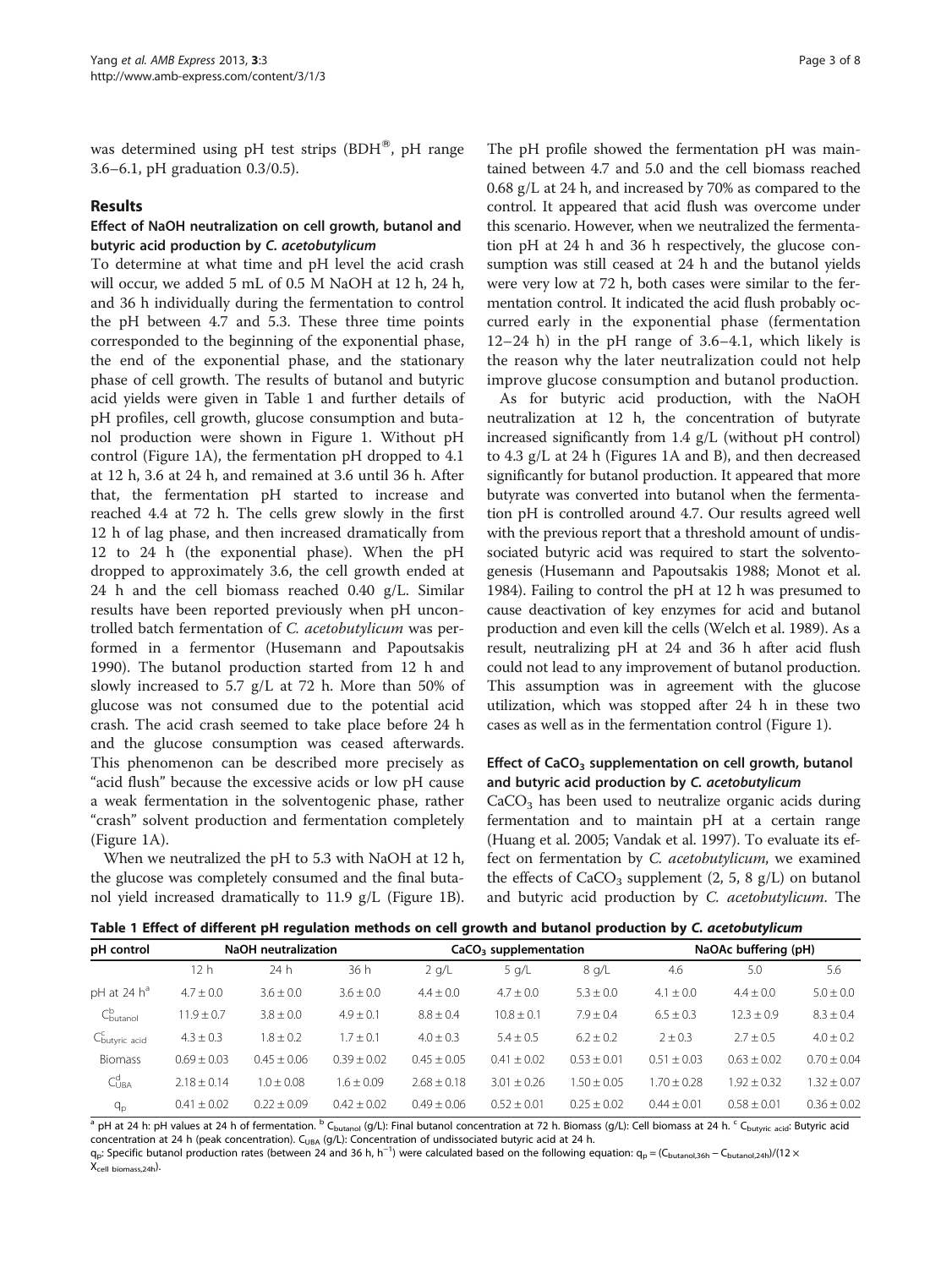<span id="page-3-0"></span>

initial pH was  $6.5$  for all the  $CaCO<sub>3</sub>$  supplement treatments and the control. The results showed  $CaCO<sub>3</sub>$  supplementation improved glucose uptake significantly resulting in nearly complete consumption of glucose (Figure [2](#page-4-0)A-C). Interestingly, we found that the  $CaCO<sub>3</sub>$  supplementation at the concentration of 2, 5 or 8 g/L extended the cell growth to 36 h, and correspondingly increased the cell biomass from 0.43 g/L (control) to 0.51, 0.57 and 0.67 g/L at 36 h respectively. Consequently, we observed that the butanol production rates (between 36–48 h) increased dramatically from 0.05 g/L h (the control) to 0.10, 0.36 and 0.24  $g/L \cdot h$  when the CaCO<sub>3</sub> supplementation of at 2, 5, and 8 g/L respectively. This indicated the strong correlation between cell biomass and butanol production, but high cell biomass could also result in higher butyrate, not butanol if the pH was not controlled within the appropriate range. For example, the higher  $CaCO<sub>3</sub>$  supplementation (8 g/L) resulted in the highest cell biomass and butyrate concentration (4.0 g/L) at 72 h, while the butanol concentration was only 7.8 g/L. (Figure [2](#page-4-0)B and [2](#page-4-0)C). The highest butanol concentration reached 10.8 g/L at 72 h with the supplementation of 5  $g/L$  CaCO<sub>3</sub>. At 24 h of

fermentation, the pH was 4.4, 4.7, and 5.3 with the  $CaCO<sub>3</sub>$ supplementation at 2, 5 and 8 g/L respectively. And the corresponding undissociated butyric acid was 2.7, 3.0 and 1.5 g/L at 24 h. The final butanol concentration (10.8 g/L) was higher when the fermentation pH (24 h) was kept at 4.7 than that  $(8.8 \text{ g/L})$  at pH 5.3. It suggested that butanol production was not only related to the cell biomass, but also correlated to the fermentation pH and the undissociated butyric acid. With the  $CaCO<sub>3</sub>$  supplementation, the fermentation pH controlled between 4.4 and 5.3 at 24 h could overcome the acid flush, but higher undissociated butyric acid probably was a prerequisite for fast butanol production in the solventogenic phase. The results also indicated that keeping higher pH (5.3) in fermentation favored higher butyric acid production. Although the butyric acid could be converted into butanol in the later solventogenic phase; the final butyric acid concentration was still high. The similar results of pH effect on butyric acid production were reported in the previous research in which Monot et al. found that the medium with higher pH level produced more acids than the medium with lower pH level (Monot et al. [1984](#page-7-0)).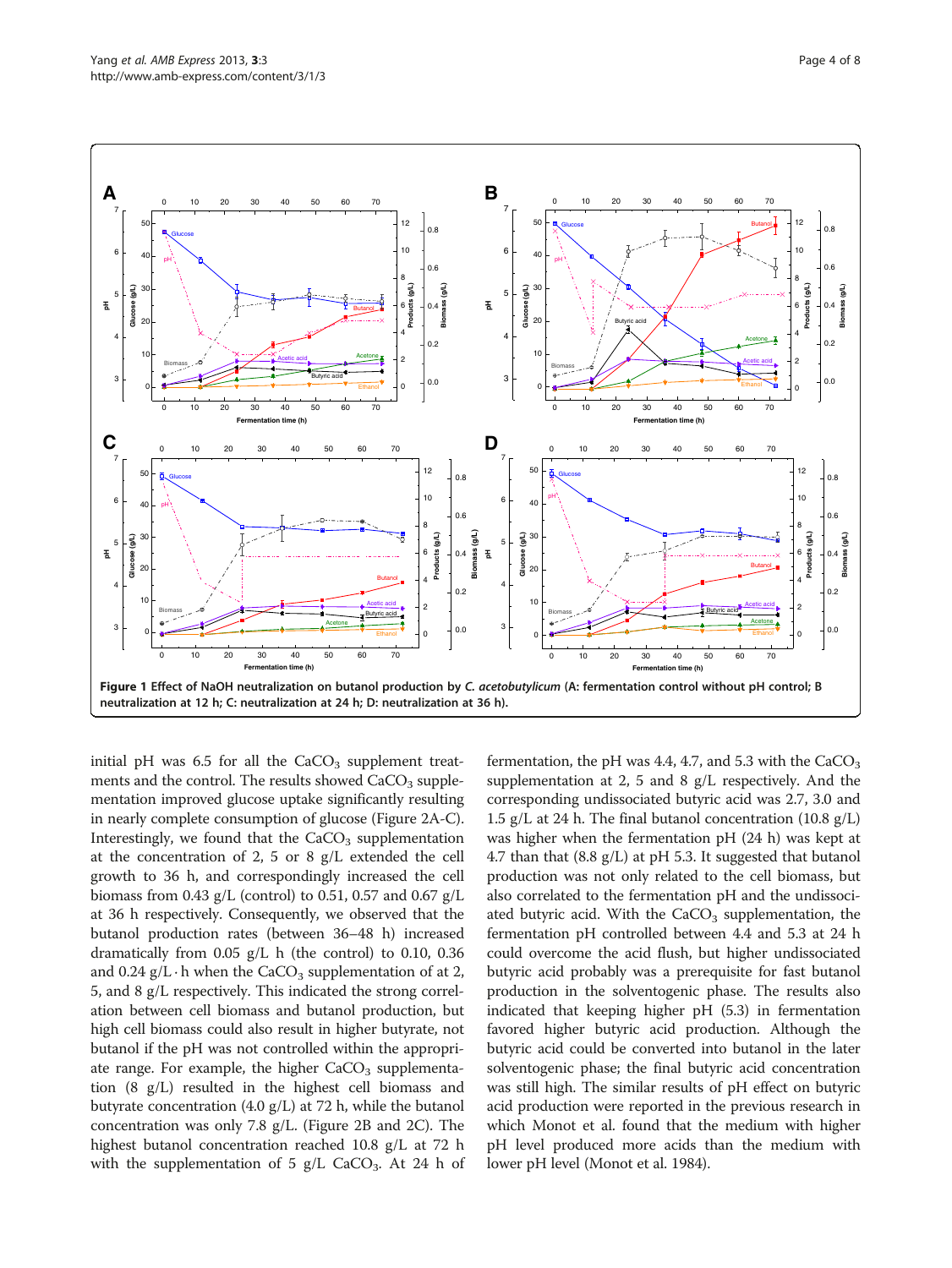<span id="page-4-0"></span>

## Effect of sodium acetate buffering on butanol and butyric acid production by C. acetobutylicum

Buffering is another common method used in various fermentation processes to regulate pH (Bryant and Blaschek [1988\)](#page-7-0). Therefore, the effects of different initial NaOAc buffering pH on butanol and butyric acid production by C. acetobutylicum were investigated to evaluate its effectiveness in comparison with those of  $CaCO<sub>3</sub>$  supplementation and NaOH neutralization. Sodium acetate was chosen to buffer pH at 4.6, 5.0, and 5.6 initially by changing the ratio of NaOAc and HOAc. The results showed that NaOAc buffering at different initial pH could affect the fermentation pH profiles, cell growth, glucose consumption and butanol production significantly (Figure [3A](#page-5-0)-C). Buffering at initial pH 5.0 and 5.6 appeared to overcome the acid flush and enable complete glucose consumption, while buffering at initial pH 4.6 resulted in incomplete consumption of glucose and  $\sim$ 20 g/L glucose was not utilized at 72 h. At the end of exponential phase (24 h), the cell biomass reached 0.51, 0.63, 0.70 g/L and the fermentation pH dropped to 4.1, 4.4, and 5.0 respectively (for initial buffering pH at 4.6, 5.0 and 5.6). This indicated that pH 4.4 probably was a threshold for acid flush, pH below

4.4 resulted in the termination of glucose consumption. We also observed the lag phase was reduced significantly at the high initial buffering pH (5.0 and 5.6) compared with that at a low buffering pH (4.6). Buffering the initial pH at 5.0 produced the highest butanol concentration 12.3 g/L at 72 h. Although buffering the initial pH at 5.6 had the highest butyric acid concentration 4.0 g/L at 24 h, further conversion of butyric acid to butanol was slow and the butanol yield remained at a low level at the end of fermentation. Comparing three pH control methods revealed high similarities of the fermentation patterns between the sodium acetate buffering and the  $CaCO<sub>3</sub>$  supplementation. In both methods, maintaining the pH above 5.0 at 24 h favored the butyric acid production, maintaining the pH between 4.4 and 4.7 at 24 h promoted the butanol production. More interestingly, this optimal pH favoring the butanol production was also reflected in the NaOH neutralization, in which the pH at 24 h was 4.7 by adjusting pH with NaOH at 12 h. The observed cell growth took place mainly between 12 and 24 h in fermentation, the cell biomass (DCW) increased from 0.1 g/L (at 12 h) to 0.7 g/L (at 24 h), and then remained almost constant. It suggested the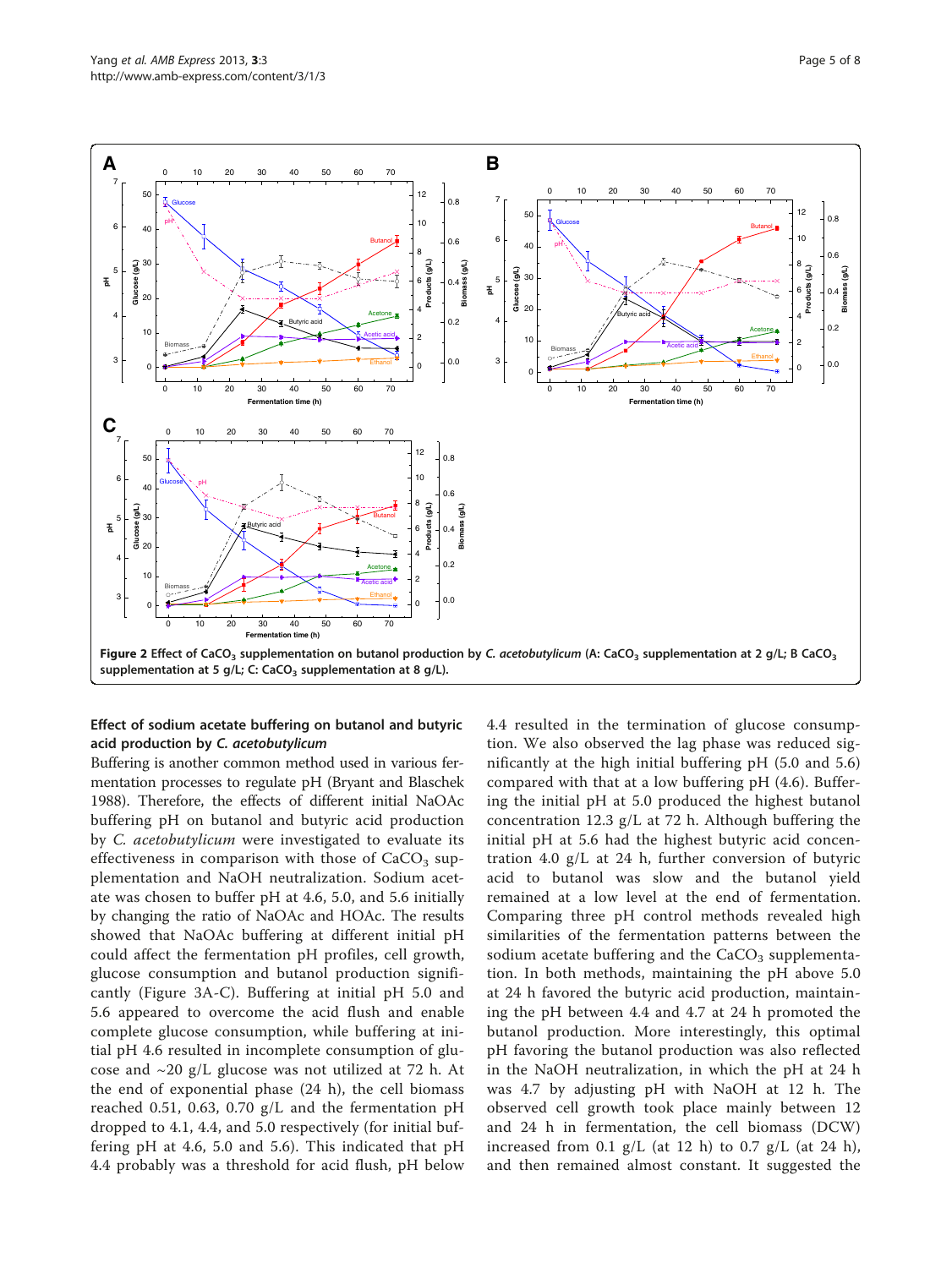<span id="page-5-0"></span>

first 12–24 h probably was the exponential phase of cell growth and butyric acid was produced associated with cell growth mainly in this phase. At the end of exponential phase, bacteria started to generate the butanol dehydrogenase, which was responsible for producing butanol. Therefore, controlling the fermentation pH between 4.4–4.7 at 12–24 h is essential for the maximum butanol production.

# **Discussion**

# Effects of pH control on the maximum biomass

To seek the potential mechanisms involved in persistent butanol production, we observed both the cell biomass and the undissociated butyric acids correlated well with butanol production rates. The cell biomass could be related to the total enzyme activity in the later solvent production phase. Under the pH control with  $CaCO<sub>3</sub>$  supplementation and NaOAc buffering, the cell biomass reached the maximum at 36 h. We observed a linear relationship between the maximum cell biomass and the fermentation pH at 24 h (Figure 4). This indicated that the higher pH at the end of exponential phases (in the pH

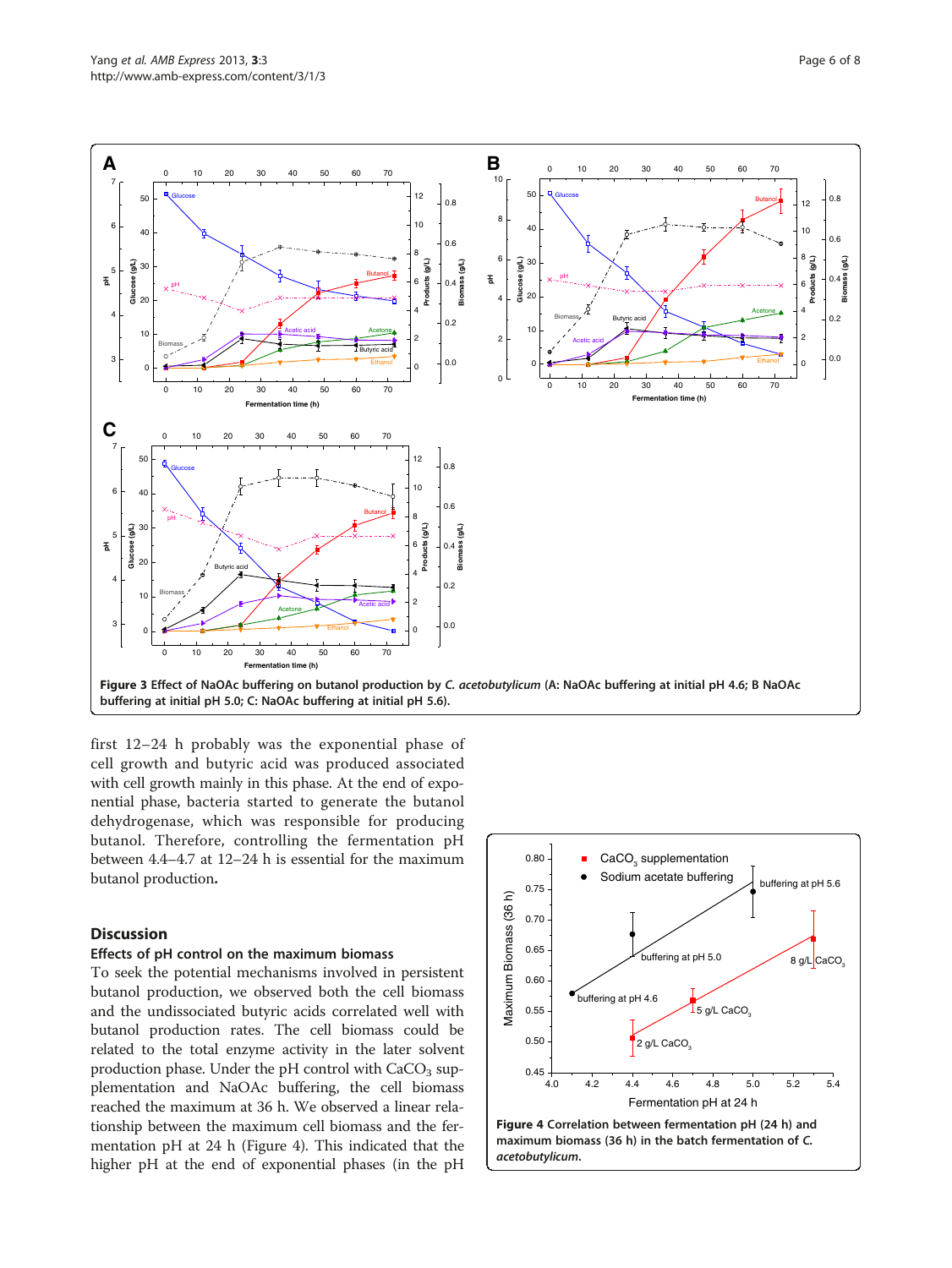range of 4.1–5.3), the higher the maximum biomass was achieved. This finding was consistent with the previous report with a pH-controlled batch fermentation of C. acetobutylicum using a fermentor (Monot et al. [1984](#page-7-0)), in which the increase of the fermentation pH between pH 4.5 and 5.5 enhanced the maximum biomass, but lowered the maximum biomass at a pH level higher than pH 6.0. In our work, we did not carry out the experiment at  $pH \geq 6.0$  because the low butanol yield would be produced at a higher pH. Figure [4](#page-5-0) also showed that buffering the initial pH at 4.6 resulted in the fermentation pH 4.1 at 24 h and the lowest maximum biomass at 36 h. It indicated the low pH  $(-4.1)$  at the end of exponential phase inhibited the cell growth and the glucose utilization. The decease of pH from 4.6 to 4.1 was likely caused by the production of butyric acid and acetic acid in the acidogenic phase, where both acids reached their maximum concentrations at 24 h (Figures [1](#page-3-0), [2](#page-4-0), [3](#page-5-0)). Butyric acid and acetic acid have been reported as two major toxic products inhibiting cell growth of C. acetobutylicum based on their low inhibition constants (0.07 M and 0.19 M respectively)(Costa and Moreira [1983](#page-7-0)). As a result, microorganism probably develops a detoxification process involved a series of enzymes to convert butyric acid to butanol, and acetic acid to acetone in a solventogenic phase (Monot et al. [1984\)](#page-7-0). Therefore, relatively low pH (<5.0) at the end of exponential phase is essential to maintain the persistent solvent production. More precisely, the concentration of undissociated butyric acid probably controls the butanol production rates in solventogenesis.

# Effects of the undissociated butyric acid on specific butanol production rates

The correlation of the undissociated butyric acid (at 24 h) with the specific butanol production rates between 24 and 36 h was established in the fermentations with  $CaCO<sub>3</sub>$  supplementation and NaOAc buffering. The butanol production rates increased dramatically between 24 and 36 h. The undissociated butyric acid reached the maximum concentration at 24 h (the end of exponential phase) except for the cases by adding 8  $g/L$  of CaCO<sub>3</sub> or buffering the initial pH at 5.6. In these two special cases, the maximum concentration of undissociated butyric acid was obtained at 36 h; consequently the butanol production rates were maximized between 36 and 48 h probably due to the extended cell growth. Figure 5 showed the specific butanol production rates (between 24 and 36) were a function of the undissociated butyric acid concentration (at 24 h). The linear relationship between them indicated the undissociated butyric acid was the major driving force for the production of butanol. Previously, others have reported a minimum amount (0.5 g/L–1.5 g/L) of undissociated butyric acid was



required to initiate the solventogenesis (Husemann and Papoutsakis [1988;](#page-7-0) Monot et al. [1984\)](#page-7-0). In our experiments, the onset of solvent production took place at much lower level of the undissociated butyric acid  $(0.20-0.30 \text{ g/L})$ , which may attributed to the use of different media and pH controlled methods. The persistent butanol production could be more important than initial butanol production, since the persistent solvent production would be essential for a higher final butanol concentration at the end of fermentation. The specific butanol production rates at the end of exponential phase could represent the capability of persistent butanol production. For example, in the both cases of  $CaCO<sub>3</sub>$  supplementation  $(5 \text{ g/L})$  and NaOAc buffering (pH 5.0), the higher the specific butanol production rates (0.52 h<sup>-1</sup> and 0.58 h−<sup>1</sup> ), the higher the final butanol concentration  $(10.8 \text{ g/L}$  and  $12.3 \text{ g/L})$  (Table [1](#page-2-0)). The cell biomass is essential for the evaluation of the persistent butanol productivity and therefore has been taken into accounts for the specific butanol production rates, because the enzymes (butanol dehydrogenase and CoA transferase) induced or produced for solventogenesis are related to the cell biomass. The undissociated acetic acid was suggested not required for solventogenesis (Husemann and Papoutsakis [1988](#page-7-0)). But the addition of acetate and propionate could enhance final solvent concentrations (Husemann and Papoutsakis [1990](#page-7-0); Mattaelammouri et al. [1987](#page-7-0)). And the addition of butyrate demonstrated the potential to initiate the solvent production at pH 5 (Holt et al. [1984](#page-7-0)). The addition of butyrate probable increases the concentration of undissociated butyric acid, which can induce the corresponding enzymes synthesis and drive the butanol production (Husemann and Papoutsakis [1989](#page-7-0)).